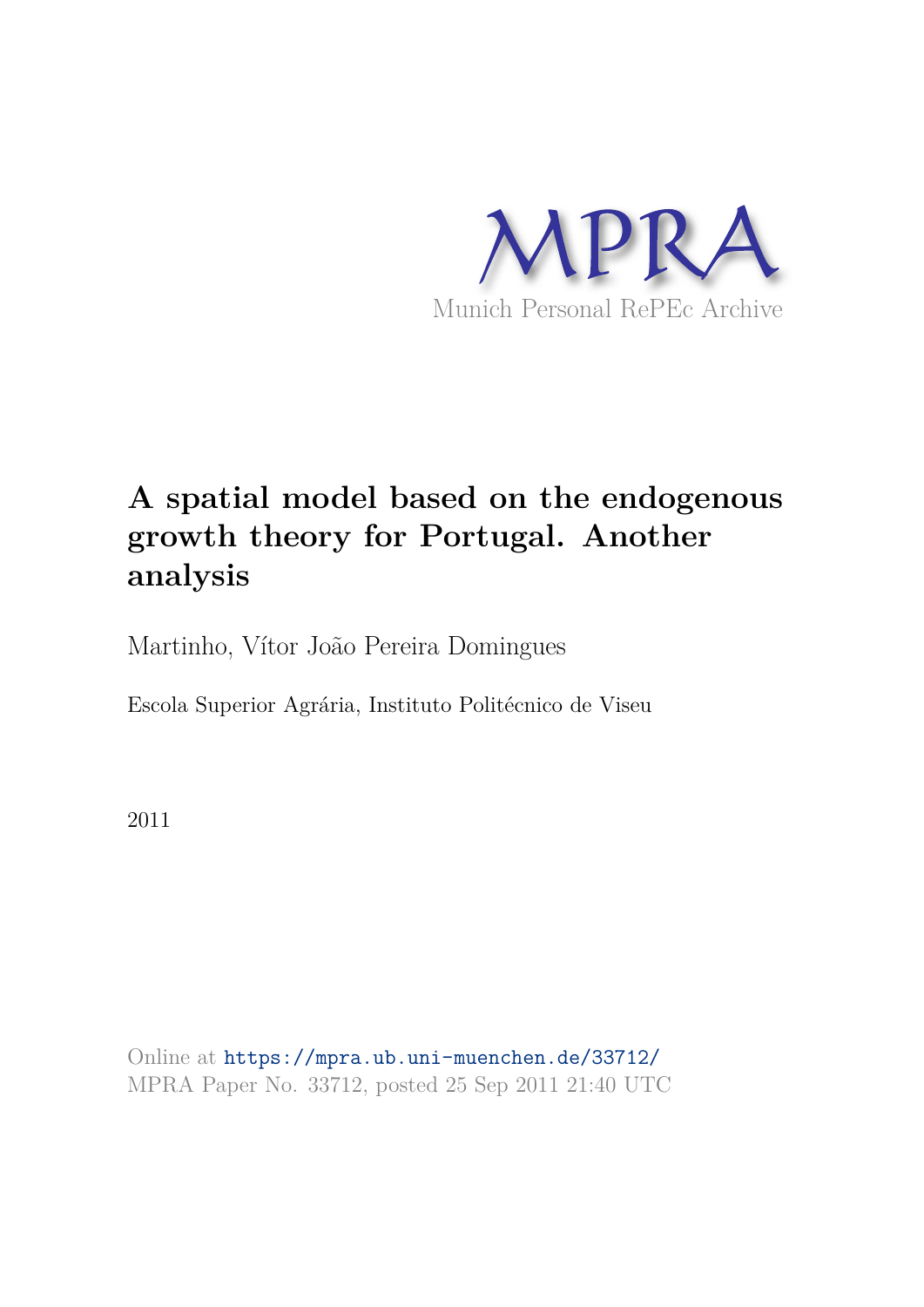Alert! This author has published many duplicate versions of very similar papers with slightly different titles, but without an appropriate notice. This may apply to this contribution, too.

# **A SPATIAL MODEL BASED ON THE ENDOGENOUS GROWTH THEORY FOR PORTUGAL. ANOTHER ANALYSIS**

### **Vítor João Pereira Domingues Martinho**

Escola Superior Agrária, Instituto Politécnico de Viseu, Quinta da Alagoa, Estrada de Nelas, Ranhados, 3500 - 606 VISEU Centro de Estudos em Educação, Tecnologias e Saúde (CI&DETS) **Portugal e-mail:** [vdmartinho@esav.ipv.pt](mailto:vdmartinho@esav.ipv.pt) 

#### **ABSTRACT:**

We built a model analyzing, through cross-section estimation methods, the influence of spatial effects and human capital in the conditional productivity convergence in the economic sectors of NUTs III of mainland Portugal between 1995 and 2002. Taking into account the estimation results, it is stated once again that the indications of convergence are greater in industry, and it can be seen that spatial spillover effects, spatial lag and spatial error, do not condition the convergence of productivity in the various economic sectors of Portuguese region in the period under consideration. In contrast the human capital condition the productivity convergence.

**Keywords:** endogenous growth theory; spatial econometrics; Portuguese Regions

#### **1. INTRODUCTION**

There are few known studies concerning conditional productivity convergence with spatial effects. Fingleton (2001), for example has found spatial correlation at the level of productivity when, using data from 178 regions of the European Union, he introduced spillover effects in a model of endogenous growth. Abreu et al. (2004) have investigated the spatial distribution of the rates of total productivity growth of factors using exploratory analyses of spatial data and other techniques of spatial econometrics. The sample consists of 73 countries and covers the period from 1960 to 2000. They have found significant spatial correlation in the rates of total factor productivity growth, indicating that high and low values tend to concentrate in space, forming the so-called "clusters". They have also found high indications of positive spatial autocorrelation at the level of the total factor productivity, which has increased throughout the period of 1960 to 2000. This result could indicate a tendency to clustering with time.

There is, on the other hand, a variety of studies analysing conditional product convergence with spatial effects. Armstrong (1995) has defended that the evidence of convergence across European countries as mentioned by Barro and Sala-i-Martin is due to the omission of spatial autocorrelation in their analysis and bias resulting from the selection of European regions. Following on, Sandberg (2004), for example, has examined the hypothesis of absolute and conditional convergence across Chinese provinces in the period from 1985 to 2000 and found indications that there had been absolute convergence during the periods of 1985 to 2000 and 1985 to 1990. He has also found evidence that conditional convergence had been seen in the sub-period of 1990 to 1995, with signs of spatial dependency across adjacent provinces. Arbia et al. (2004) have studied the convergence of gross domestic product per capita among 125 regions of 10 European countries from 1985 to 1995, considering the influence of spatial effects. They concluded that the consideration of spatial dependency considerably improved the rates of convergence. Lundberg (2004) has tested the hypothesis of conditional convergence with spatial effects between 1981 and 1990 and, in contrast to previous results, found no clear evidence favouring the hypothesis of conditional convergence. On the contrary, the results foresaw conditional divergence across municipalities located in the region of Stockholm throughout the period and for municipalities outside of the Stockholm region during the 1990s.

This study seeks to test conditional productivity convergence (using as a proxy the product per worker) for each of the economic sectors of regions (NUTs III) of mainland Portugal from 1995 to 2002, through techniques of cross-section spatial econometrics.

# **2. MODEL OF CONDITIONAL CONVERGENCE WITH SPATIAL EFFECTS**

 Bearing in mind the theoretical considerations, what is presented next is the model used to analyse conditional productivity convergence with spatial effects and with human capital, at a sector and regional level in mainland Portugal:

$$
(1/T)\log(P_{ii} \nmid P_{i0}) = \alpha + \rho W_{ij} \cdot P_{ii} + b \log P_{i0} + X'\gamma + \varepsilon_{ii}
$$
, with  $\alpha > 0$  e  $\beta < 0$  (1)

In this equation (1) P is sector productivity, p is the rate of growth of sector productivity in various regions, W is the matrix of distances, X is the vector of variables which represent human capital (levels of schooling – primary, secondary and higher) b is the convergence coefficient,  $\rho$  is the autoregressive spatial